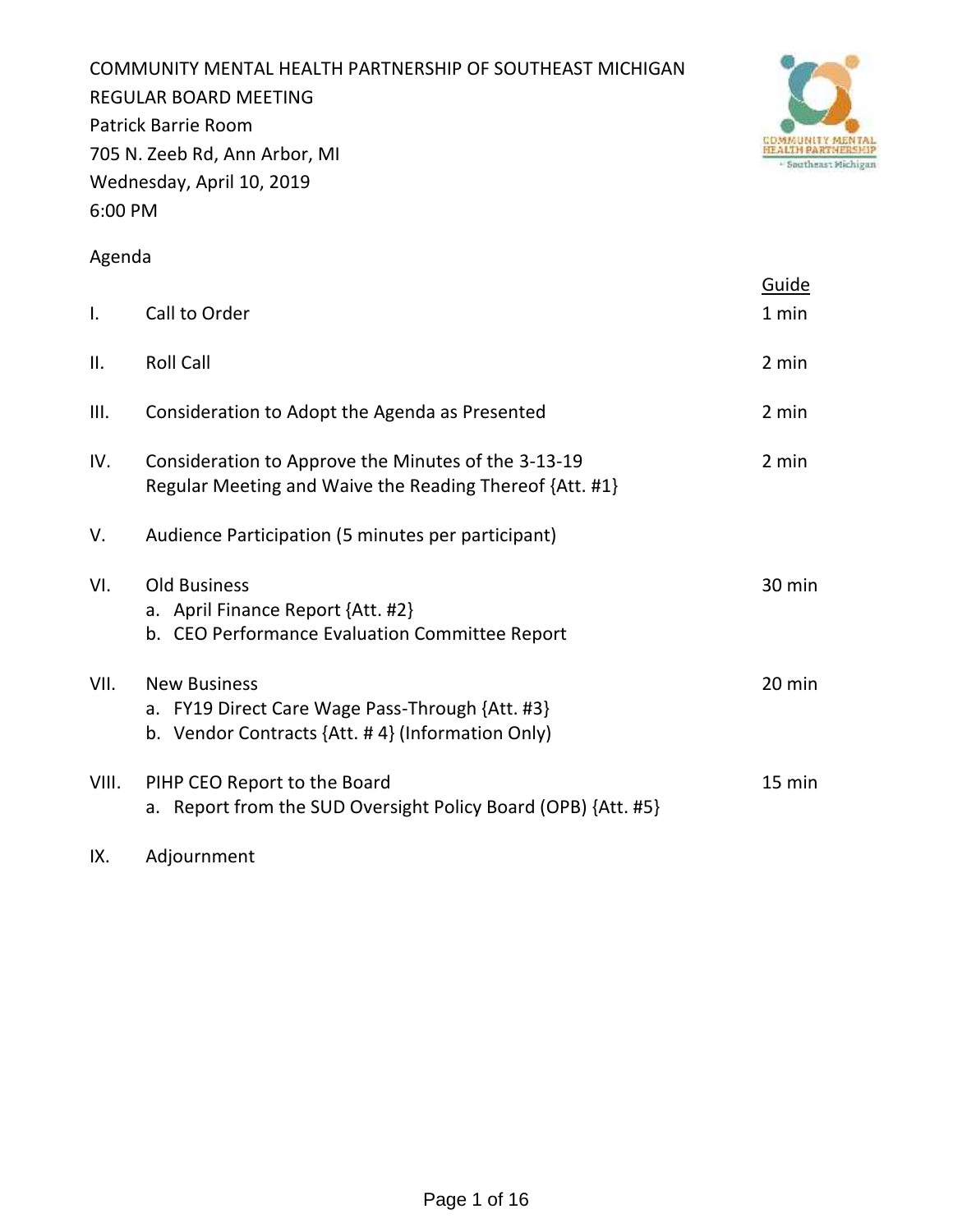**COMMUNITY MENTAL HEALTH PARTNERSHIP OF SOUTHEAST MICHIGAN REGULAR BOARD MEETING MINUTES March 13, 2019**



- **Members Present:** Judy Ackley, Greg Adams, Charles Coleman, Susan Fortney, Roxanne Garber, Sandra Libstorff, Charles Londo, Caroline Richardson, Sharon Slaton, Ralph **Tillotson**
- **Members Absent:** Martha Bloom, Gary McIntosh
- **Staff Present:** Jane Terwilliger, Kathryn Szewczuk, Stephannie Weary, Lisa Jennings, Trish Cortes, James Colaianne, Suzanne Stolz, Kristen Ora, Kate Aulette
- **Others Present:** Laurie Lutomski, Maureen Stapleton
	- I. Call to Order Meeting called to order at 6:00 p.m. by Board Chair C. Londo.
	- II. Roll Call A quorum of members present was confirmed.
- III. Consideration to Adopt the Agenda as Presented

## **Motion by C. Coleman, supported by R. Garber, to approve the agenda Motion carried**

Old Business Item b: J. Terwilliger will include a brief CEO Report.

- Old Business Item c will be conducted in closed session.
- IV. Consideration to Approve the Minutes of the February 13, 2019 Regular Meeting and Waive the Reading Thereof

## **Motion by S. Slaton, supported by R. Garber, to approve the minutes of February 13, 2019 Regular Meeting and waive the reading thereof Motion carried**

V. Audience Participation None

# VI. Old Business

- a. March Finance Report
	- S. Stolz presented the March finance report. Discussion followed.
	- S. Stolz gave an update on FY18, which was closed on 2/28/19. FY18 audit financials are due to the state on 3/31/19 but may not be completed on time. There are no financial consequences for late submission. The compliance and single audits are scheduled to be completed on time.
- b. Performance Bonus Incentive Plan (PBIP) for FY18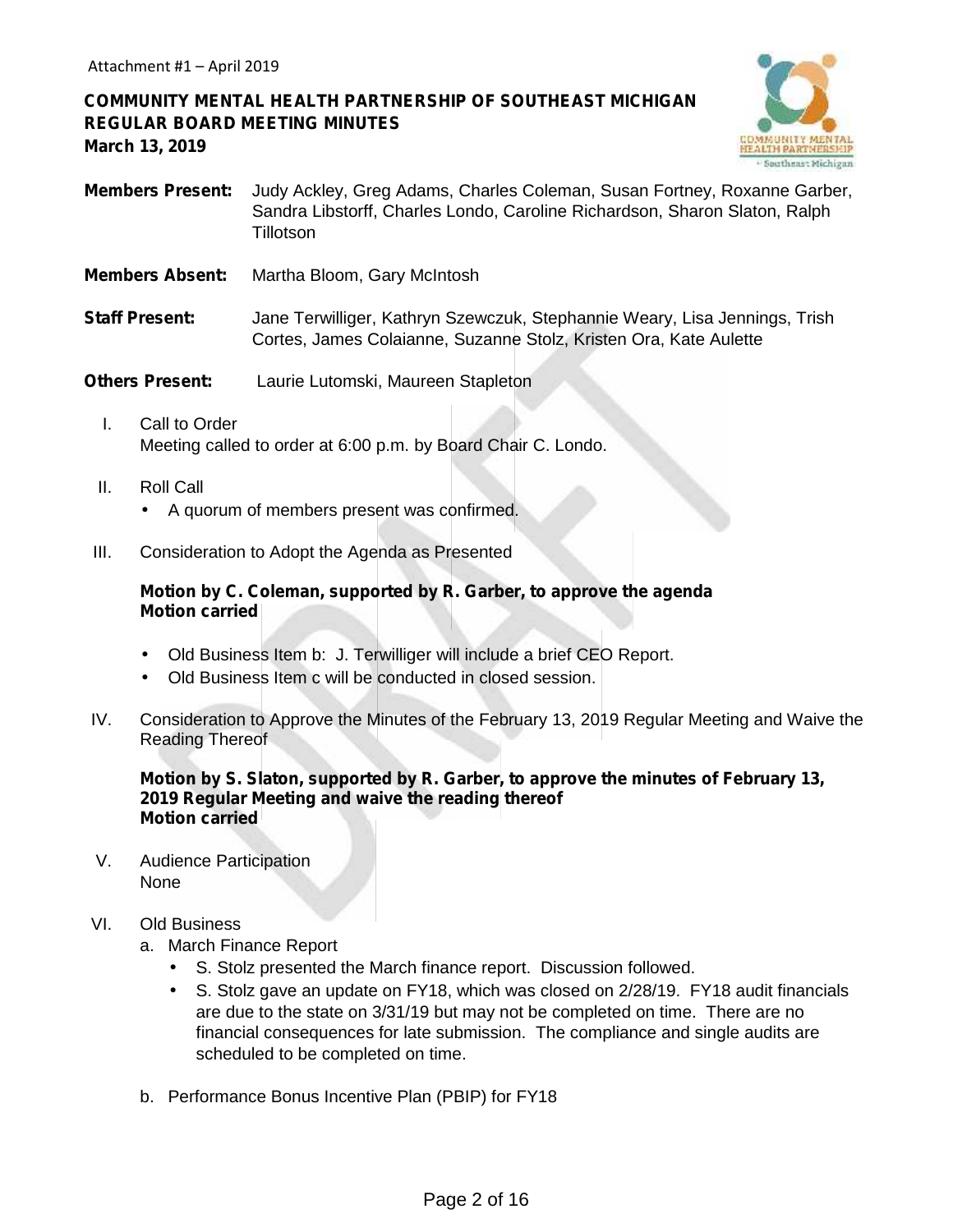- J. Terwilliger provided an explanation for the reduction in the PBIP of \$16,058.12, and a tentative plan between the PIHP and McClaren Health.
- J. Terwilliger provided an update on the Administrative Hearing, M. Scalera's transition planning, and the CIO position.
- c. Presentation of Evaluation Results and Recommendations

# **Motion by C. Coleman, supported by R. Garber, for Board to go into closed session to discuss evaluation results and recommendations Motion carried**

 Regional Board meeting went into closed session at 6:32 p.m. All were excused from the meeting except for board members and J. Terwilliger.

## **Motion by R. Tillotson, supported by S. Fortney, for Board to go back into open session Motion carried**

Regional Board meeting went back into open session at 8:10 p.m.

**Motion by R. Tillotson, supported by S. Fortney, to accept the unsatisfactory CEO performance evaluation, to extend the CEO contract for 6 months, to require that the CEO develop a plan of correction within 30 days, and to perform an interim CEO evaluation at the 3-month mark of the contract extension Motion carried**

| Yes    | Libstorff       | Yes    |
|--------|-----------------|--------|
| Yes    | Londo           | Yes    |
| Absent | <b>McIntosh</b> | Absent |
| Yes    | Richardson      | Yes    |
| Yes    | Slaton          | Yes    |
| Yes    | Tillotson       | Yes    |
|        |                 |        |

**Motion by S. Slaton, supported by G. Adams, to continue the CEO Evaluation Subcommittee meetings on a monthly basis as needed, to be determined by the subcommittee, with the meetings being open to all who would like to attend Motion carried**

| Ackley       | Yes    | Libstorff  | Yes    |
|--------------|--------|------------|--------|
| Adams        | Yes    | Londo      | Yes    |
| <b>Bloom</b> | Absent | McIntosh   | Absent |
| Coleman      | Yes    | Richardson | Yes    |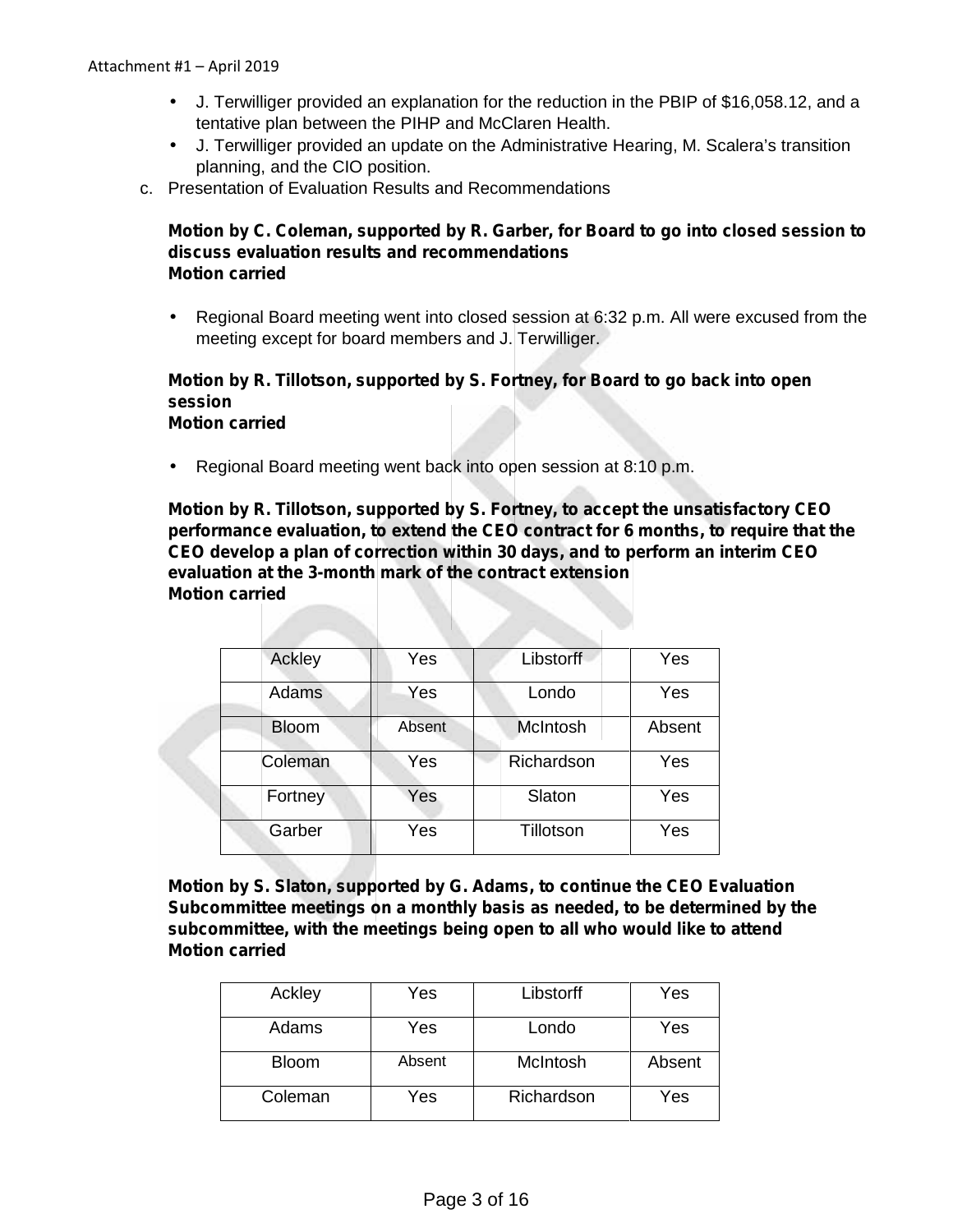| Fortney | Yes  | Slaton    | Yes |  |
|---------|------|-----------|-----|--|
| Garber  | Yes. | Tillotson | Yes |  |

# VII. New Business

- VIII. PIHP CEO Report to the Board
	- OPB minutes are included with board packet.
	- $\int$  See Old Business Item b for the CEO report.
- IX. Adjournment

**Motion by R. Tillotson, supported by G. Adams, to adjourn the meeting Motion carried**

Meeting adjourned at 8:20 p.m.

\_\_\_\_\_\_\_\_\_\_\_\_\_\_\_\_\_\_\_\_\_\_\_\_\_\_\_\_\_\_\_\_\_ Judy Ackley, CMHPSM Board Secretary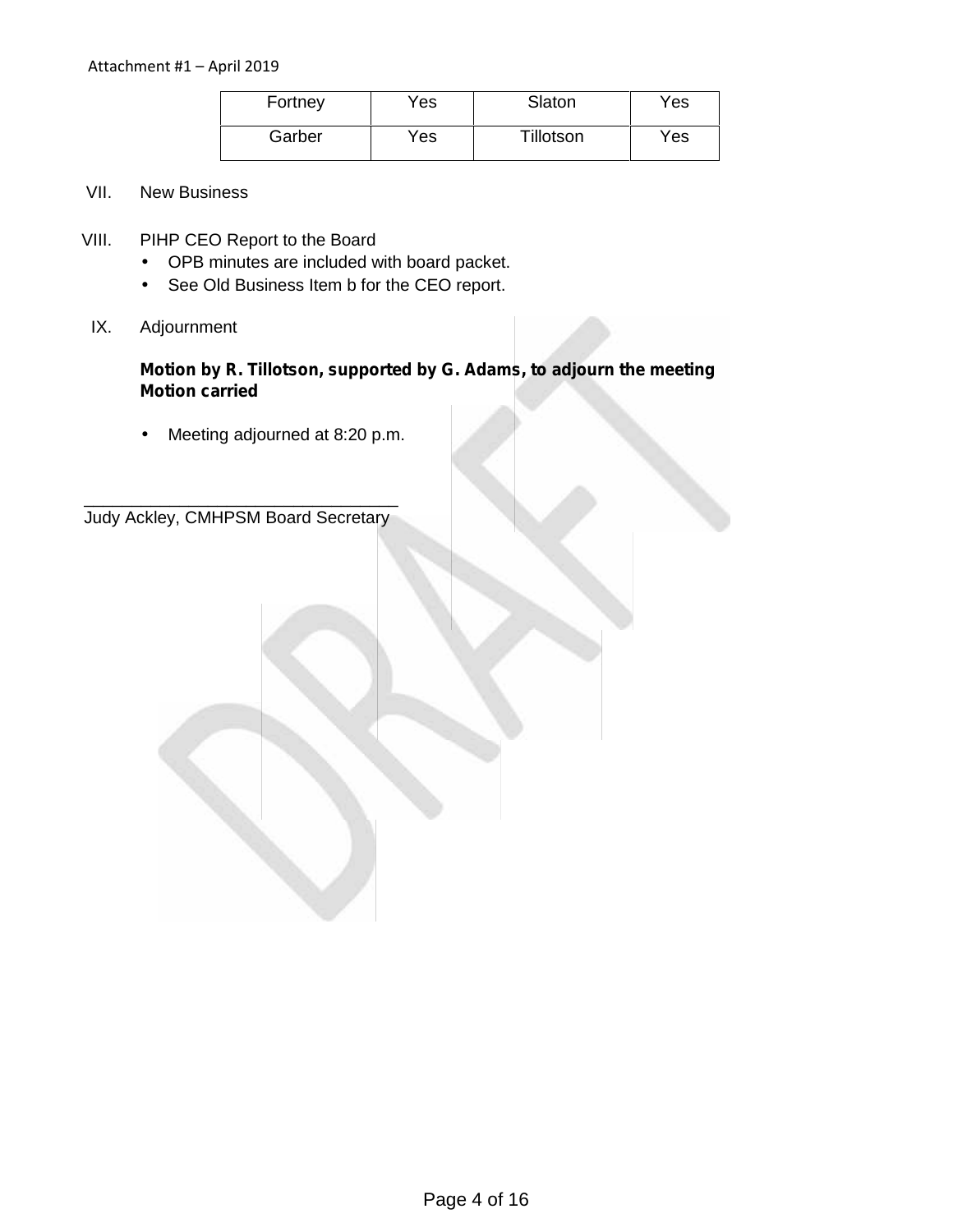

## Summary of Revenues & Expenses by Fund Source:

- 1. Preliminary cost projections by the Affiliate Partners indicate there will not be enough Medicaid Funding to cover FY2019 needs.
- 2. Preliminary cost projections by Affiliate Partners indicate there will not be enough Healthy Michigan Plan funding for FY2019.
- 3. The SUD projections for Medicaid, Healthy Michigan Plan, Block Grant, PA2 funding and projected utilization of PA2 reserves indicates funding will be sufficient to cover FY2019 needs and is consistent with projections and delayed initiatives.

## CMHPSM Strategies:

- 1. CMHPSM will continue coordinate with CMHSP's to review current year budgets and actual expenditures.
- 2. CMHPSM and the CMHSP's continue revenue advocacy in relation to the FY19 rates and the FY20 rate setting with MDHHS.
- 3. A shared decision model is being utilized to monitor and balance FY19 expenditures to revenues including the shared risk corridor.
- 4. CMHPSM is monitoring the overages and is working with the CMHSP's to minimize costs yet providing medically necessary services.
- 5. CMHPSM will trend traditional Medicaid Eligibles and HMP Enrollees from the most current listing to apply the rates and monitor incoming revenues.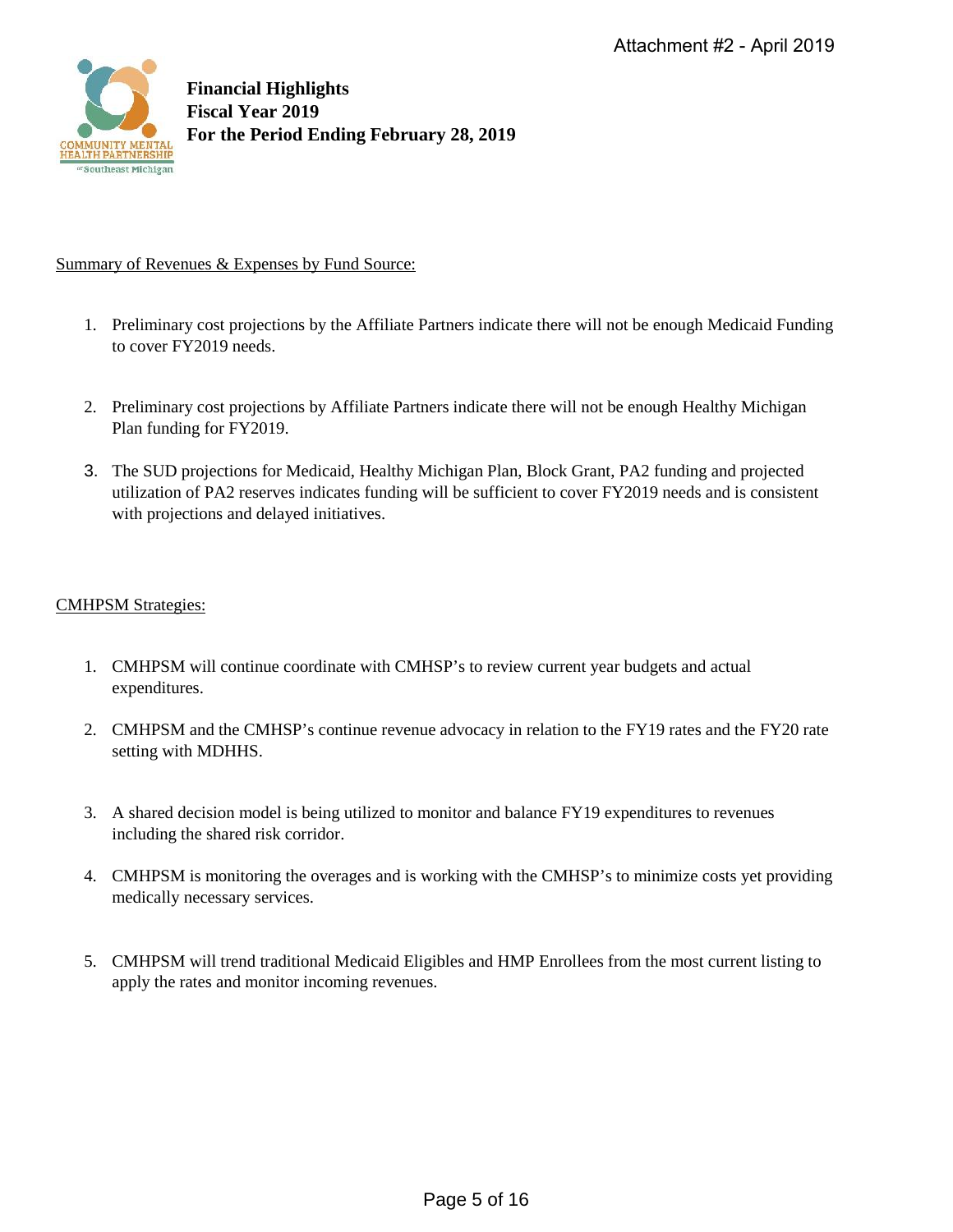# **Community Mental Health Partnership of Southeast Michigan Preliminary Statement of Revenues and Expenditures For the Period Ending February 28, 2019**

|                                                 |               |               |        |               |      |              |                   | Percent        |      |                    |                          |
|-------------------------------------------------|---------------|---------------|--------|---------------|------|--------------|-------------------|----------------|------|--------------------|--------------------------|
|                                                 |               | 2nd Amend     |        |               |      |              |                   | Variance       |      |                    |                          |
|                                                 |               | <b>FY19</b>   |        | <b>Budget</b> |      | <b>YTD</b>   | <b>YTD</b> Actual | Actual         |      | Projected          | Projected                |
|                                                 |               | <b>Budget</b> |        | to date       |      | Actual       | $O/(U)$ Budget    | to Budget      |      | <b>YTD</b>         | $O/(U)$ Budget           |
| <b>Operating Revenue</b>                        |               |               |        |               |      |              |                   |                |      |                    |                          |
| Medicaid Capitation SP/B3                       |               | 87,280,931    |        | 36, 367, 055  |      | 37,480,787   | 1,113,733         | 2.97%          |      | 89,953,889         | 2,672,958                |
| Medicaid Capitation HSW                         |               | 43,998,199    |        | 18,332,583    |      | 18,192,882   | (139,700)         | $-0.77%$       |      | 43,662,918         | (335, 281)               |
| Performance Based Incentive Pool                |               | 1,499,519     |        | 624,800       |      | 624,800      |                   | 0.00%          |      | 1,499,519          |                          |
| Medicaid SUD Capitation                         |               | 2,427,015     |        | 1,011,256     |      | 1,009,923    | (1, 333)          | $-0.13%$       |      | 2,423,815          | (3,200)                  |
| Healthy Michigan Plan                           |               | 10,204,910    |        | 4,252,046     |      | 4,271,599    | 19,553            | 0.46%          |      | 10,251,838         | 46,928                   |
| Healthy Michigan Plan SUD                       |               | 4,427,786     |        | 1,844,911     |      | 1,852,501    | 7,590             | 0.41%          |      | 4,446,002          | 18,216                   |
| Autism                                          |               | 9,480,753     |        | 3,950,314     |      | 3,961,383    | 11,069            | 0.28%          |      | 9,507,319          | 26,566                   |
| <b>SUD Community Block Grant</b>                |               | 6,860,943     |        | 2,858,726     |      | 2,858,726    |                   | 0.00%          |      | 6,860,943          |                          |
| <b>Block Grants</b>                             |               | 350,000       |        | 145,833       |      | 113,578      | (32, 255)         | $-28.40\%$ 1   |      | 272,587            | (77, 413)                |
| SUD PA2 - Cobo Tax Revenue                      |               | 1,860,059     |        | 775,025       |      | 775,025      |                   | 0.00%          |      | 1,860,059          |                          |
| SUD PA2 - Cobo Tax Use of Reserv                |               | 1,564,432     |        | 651,847       |      | 651,847      | ÷,                | 0.00%          |      | 1,564,432          |                          |
| <b>Local Match</b>                              |               | 1,577,780     |        | 657,408       |      | 657,408      |                   | 0.00%          |      | 1,577,780          |                          |
| <b>Other Revenue</b>                            |               | 331,920       |        | 138,300       |      | 92,401       | (45,899)          | $-49.67\%$ 2   |      | 221,762            | (110, 158)               |
| Anticipated Medicaid Revenue                    |               | 13,868,008    |        | 5,778,337     |      |              | (5,778,337)       |                | $-3$ | 13,868,008         |                          |
| <b>Total Revenue</b>                            | $\mathbf{\$}$ | 185,732,255   | \$     | 77,388,440    | \$   | 72,542,860   | \$<br>(4,845,580) | $-6.68%$       |      | \$187,970,872      | \$<br>2,238,617          |
|                                                 |               |               |        |               |      |              |                   |                |      |                    |                          |
|                                                 |               |               |        |               |      |              |                   |                |      |                    |                          |
| <b>Funding For CMHSP Partners</b>               |               |               |        |               |      |              |                   |                |      |                    |                          |
| Lenawee CMHSP                                   |               | 18,400,108    |        | 7,666,712     |      | 7,709,878    | 43,167            | 0.56%          |      | 18,400,108         |                          |
| <b>Livingston CMHSP</b>                         |               | 29,238,050    |        | 12,182,521    |      | 11,683,394   | (499, 127)        | $-4.27\%$ 4    |      | 29,238,050         |                          |
| Monroe CMHSP                                    |               | 31,881,500    |        | 13,283,958    |      | 11,960,649   | (1,323,309)       | $-11.06\%$ 4   |      | 31,881,500         |                          |
| Washtenaw CMHSP                                 |               | 78,723,853    |        | 32,801,605    |      | 28,688,767   | (4, 112, 838)     | $-14.34\%$ 4   |      | 78,723,853         | $\overline{\phantom{a}}$ |
| Total Funding For CMHSP Partner: \$ 158,243,511 |               |               | \$     | 65,934,796 \$ |      | 60,042,689   | \$<br>(5,892,107) | $-9.81%$       |      | \$158,243,511 \$   |                          |
|                                                 |               |               |        |               |      |              |                   |                |      |                    |                          |
| <b>Funding For SUD Services</b>                 |               |               |        |               |      |              |                   |                |      |                    |                          |
| Lenawee County                                  |               | 2,368,015     |        | 986,673       |      | 887,163      | (99, 510)         | $-11.22\%$ 5   |      | 2,368,015          |                          |
| <b>Livingston County</b>                        |               | 2,870,825     |        | 1,196,177     |      | 938,190      | (257, 987)        | $-27.50\%$ 5   |      | 2,870,825          |                          |
| Monroe County                                   |               | 2,669,660     |        | 1,112,358     |      | 929,625      | (182, 733)        | $-19.66\%$ 5   |      | 2,669,660          |                          |
| Washtenaw County                                |               | 7,738,563     |        | 3,224,401     |      | 2,435,368    | (789, 034)        | $-32.40\%$ 5   |      | 7,738,563          |                          |
| <b>Total Funding For SUD Services</b>           | $\mathbf{\$}$ | 15,647,063    | \$     | 6,519,610     | \$   | 5,190,346    | \$<br>(1,329,264) | $-25.61%$      |      | 15,647,063 \$      |                          |
|                                                 |               |               |        |               |      |              |                   |                |      |                    |                          |
| <b>Other Contractual Obligations</b>            |               |               |        |               |      |              |                   |                |      |                    |                          |
| <b>Hospital Rate Adjuster</b>                   |               | 2,943,755     |        | 1,226,565     |      | 1,226,565    |                   | 0.00%          |      | 2,943,755          |                          |
| <b>Insurance Provider Assessment Tax</b>        |               | 1,456,827     |        | 607,011       |      | 770,886      | 163,874           | 21.26% 6       |      | 1,850,126          | 393,299                  |
| <b>Local Match</b>                              |               | 1,577,780     |        | 657,408       |      | 657,408      |                   | 0.00%          |      | 1,577,780          |                          |
| <b>Total Other Costs</b>                        | \$            | 5,978,362 \$  |        | 2,490,984     | \$   | 2,654,859    | \$<br>163,874     | 6.17%          |      | \$<br>6,371,661 \$ | 393,299                  |
|                                                 |               |               |        |               |      |              |                   |                |      |                    |                          |
| <b>CMHPSM Administrative Costs</b>              |               |               |        |               |      |              |                   |                |      |                    |                          |
| Salary & Fringe                                 |               | 2,383,701     |        | 993,209       |      | 770,442      | (222,767)         | $-28.91\%$ 7   |      | 2,383,701          |                          |
| <b>Administrative Contracts</b>                 |               | 1,714,002     |        | 714,168       |      | 308,241      | (405, 926)        | $-131.69\%$ 8  |      | 1,714,002          |                          |
| <b>Board Expense</b>                            |               | 2,750         |        | 1,146         |      | 675          | (471)             | $-69.75\%$ 9   |      | 2,750              |                          |
| All Other Costs                                 |               | 263,347       |        | 109,728       |      | 109,512      | (216)             | $-0.20%$       |      | 263,347            |                          |
| <b>Total Administrative Expense</b>             | $\mathbf{\$}$ | 4,363,800     | \$     | 1,818,250     | \$   | 1,188,871 \$ | (629,379)         | $-52.94%$      |      | 4,363,800 \$<br>\$ |                          |
| <b>Risk Reserve Provision</b>                   | \$            | 1,499,519     | \$     | 624,800 \$    |      | 624,800      |                   | $\blacksquare$ |      | \$<br>1,499,519 \$ |                          |
|                                                 |               |               |        |               |      |              |                   |                |      |                    |                          |
| <b>Total Expense</b>                            |               | \$185,732,255 | \$     | 77,388,440 \$ |      | 69,701,564   | \$<br>(7,686,876) | $-11.03%$      |      | $$186,125,554$ \\$ | 393,299                  |
| Revenues over (under) Expenditures \$           |               |               | $-$ \$ |               | - \$ | 2,841,296 \$ | 2,841,296         |                |      | \$<br>1,845,318    | \$<br>1,845,318          |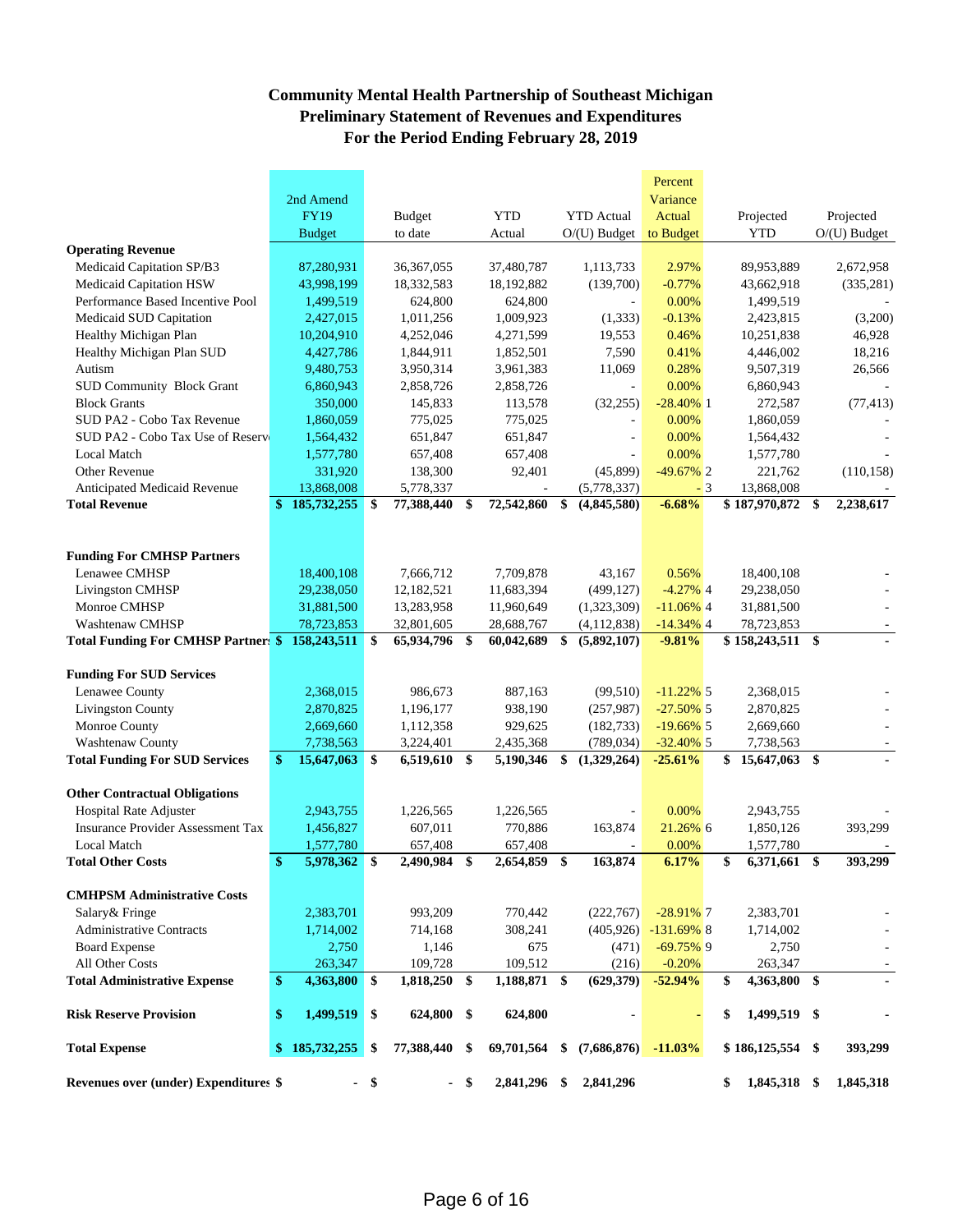# **For the Period Ending February 28, 2019 Community Mental Health Partnership of Southeast Michigan Preliminary Statement of Revenues and Expenditures Notes**

- 1 PMTO and Club House block grand funding is a pass through to CMHSP's. Revenue under budget correlates with administrative contract expenditures under budget.
- 2 Other revenue under budget due to vacant SIS assessor position and contracted assessments. Revenue is based on billings of SIS assessor expenditures. The revenue under budget correlates with administrative contract and administrative wages under budget.
- 3 Anticipated Medicaid Revenue was been amended to reflect the funding projected to provide sufficient support to provide all medically necessary services for those Medicaid entitled beneficiaries. Receipt of funding is not known.
- 4 See attached for narratives required by the Financial Stability & Risk Reserve Management Policy of a 5% variance. Actual to date for the CMHSP's is distribution of available funding to date. Please see Distribution Analysis attached.
- 5 SUD Block grant programs and PA2 initiatives are not fully implemented, most specifically State Opioid Response, State Targeted Response, Innovative Strategies and Gambling Prevention.
- 6 The Insurance Provider Assessment (IPA) has been invoiced based on fiscal year 2017 enrollments for the 1st quarter of FY2019. Adjustments are anticipated due to higher than expected eligibles. The revenue budgets were increased to reflect these increased eligibles. The IPA expenditure budget will be adjusted as well to reflect the increased eligibles in the next amendment
- 7 Salary and wages under budget due to a vacant positions.
- 8 Administrative contracts under budget due to timing, primarily contract expenditures in relation to the Block Grant Other, SIS assessment, and Gambling Prevention contracts.
- 9 Regional Board under expense due to low cost of meetings.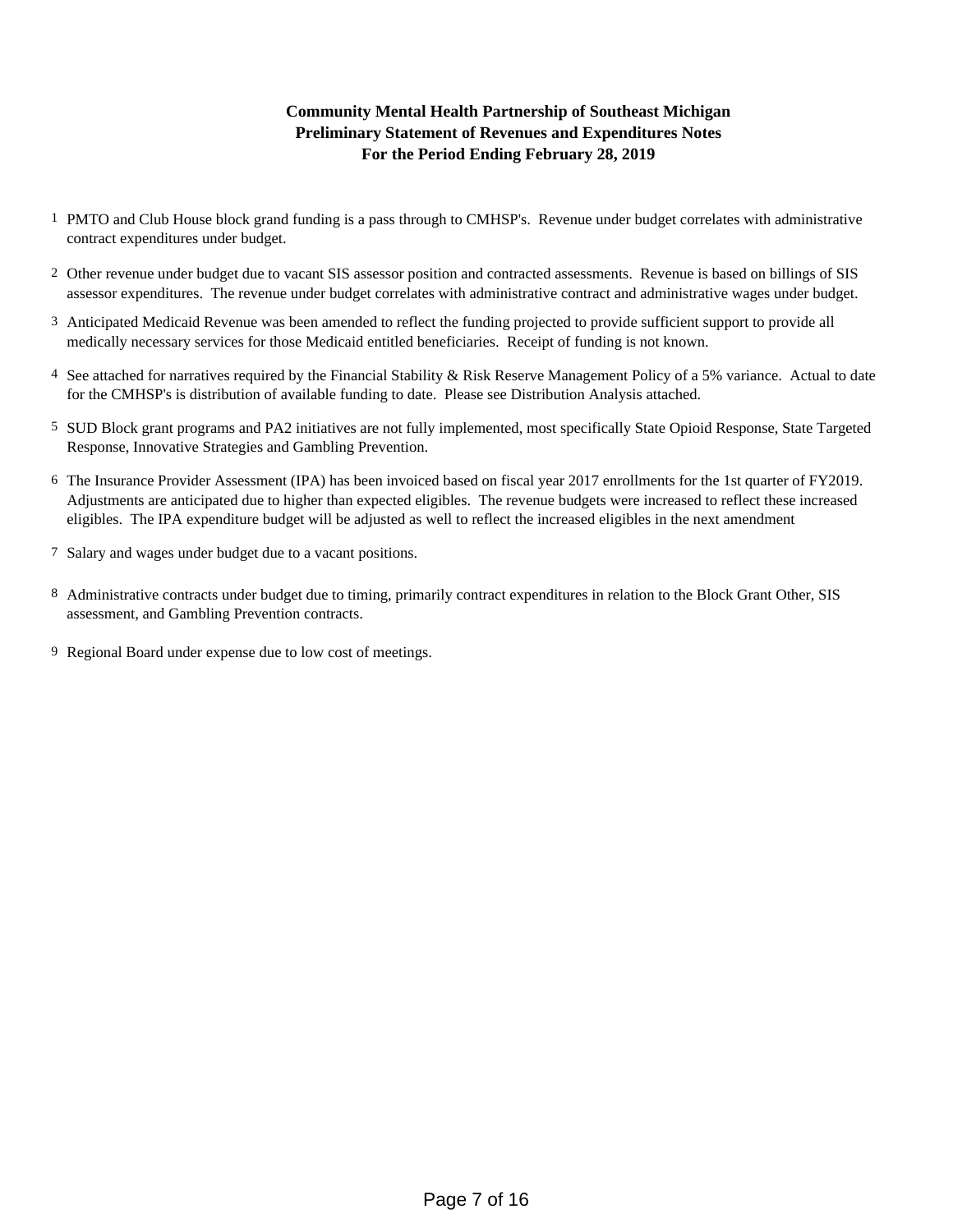

**CMHSP Financial Narratives Fiscal Year 2019 For the Period Ending February 28, 2019**

# **Livingston**

Livingston CMHA continues to see an increase in expenditures in our Autism program. Our projected costs in Autism for FY19 are \$4,468,736 which is over our allocation of \$3,141,435 by \$1,327,301. This projection is based on the upward trend we have seen in Autism just for Livingston over the past several years. In FY16 we had 28 consumers and by the end of FY18 we had 119 consumers in our Autism program, which is a 400% increase in just 2 years. This projection includes the cost increase to serve more consumers in FY19.

## **Monroe**

Monroe CMHA is projected to have \$30,019,807 in Medicaid and Healthy Michigan expenses for FY2019. This is over the revised allocation of \$26,813,843 by \$3,205,964. For Autism, we are projected to have \$1,861,669 in in expenses which is over \$186,179 from the revised allocation of \$1,675,490. These projections are based on the past two years actual expenses for contracted services for consumers which were roughly the same amount. Autism is based on the increase of autism consumers and services provided to them.

Monroe is aggressively looking at ways to reduce these costs where necessary. Also, the projection includes a possible increase of new consumers.

## **Washtenaw**

For fiscal year 2019, Washtenaw CMH is currently projecting an overall deficit of \$10 million. The main areas of underfunding are for service provision to the Healthy Michigan Plan population as well as the traditional Medicaid population. For FY19, WCCMH is continuing to experience the same increased cost and utilization of medically necessary services as identified in the later part of FY16, and all of FY17 and FY18. The budget pressures continue to occur in three primary services areas, Community Living Supports, Specialized Residential Services and Inpatient Hospitalizations. Due to group home capacity challenges, individuals requiring a specialized residential placement are having to be placed out-of-county at a higher cost of service. WCCMH has engaged with its provider network to seek opportunities to open new group homes and available placements within their respective locations. For the past several years, individuals are being discharged from the state hospitals with very high acuity and require a level care that is not currently available due to capacity constraints within our CMH. Community Living Supports (CLS) services continue to be an area of concern and WCCMH continues its focus on utilization review. The CLS rate increases that were implemented as a region were necessary and still insufficient for the provider network to continue to meet the mandated and medically necessary CLS services in Washtenaw. WCCMH is monitoring the benefit eligibility for each of its 5000 consumers and is in constant contact with MDHHS to correct benefit misclassifications. Individuals inaccurately classified as Healthy Michigan Plan continue to be a challenge and WCCMH is only able to impact eligibility for those served, not the remaining eligible individuals who do not participate in CMH services. There is an ongoing concern that these inaccuracies are affecting capitation rates for our region. Washtenaw made drastic positions cuts in FY15 and reduced an entire layer of administration. At this point, any additional positions cut would completely hinder our ability to meet the mandates for service provision.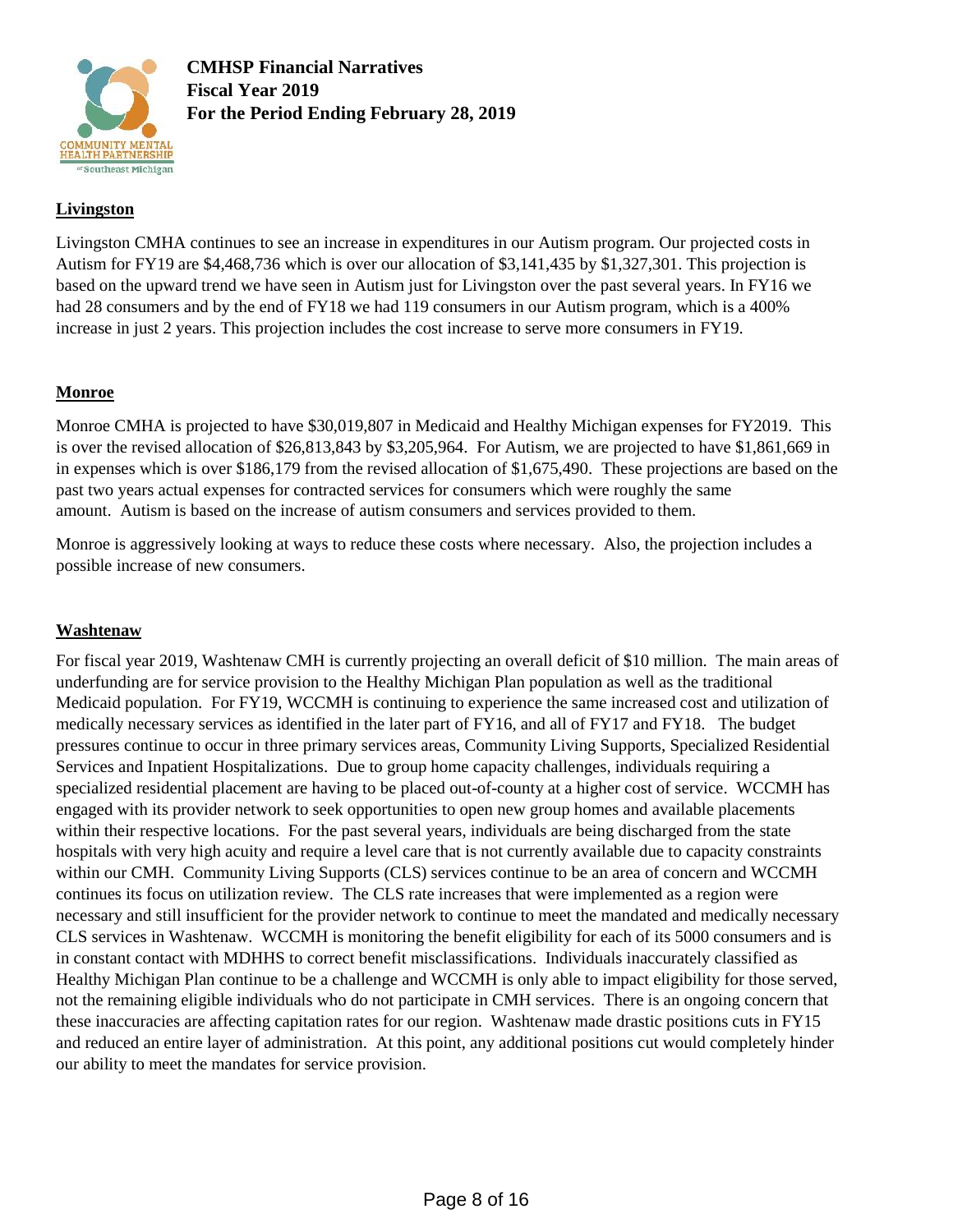#### **Community Mental Health Partnership of Southeast Michigan Received and Distributed by Fund Source FY 18/19**

|                                            | October                 | November                | December                                           | <b>January</b>           | <b>February</b>            | March | April    | May          | June         | July         | August       | September | <b>YTD</b>        |
|--------------------------------------------|-------------------------|-------------------------|----------------------------------------------------|--------------------------|----------------------------|-------|----------|--------------|--------------|--------------|--------------|-----------|-------------------|
|                                            |                         |                         |                                                    |                          |                            |       |          |              |              |              |              |           |                   |
| <b>State Plan/B3 Receipts</b>              | \$7,275,309             |                         | \$7,262,790 \$7,209,779 \$7,468,416 \$8,264,493 \$ |                          |                            |       | $-$ \$   | $- S$        | $-$ \$       | - \$         | $-$ \$       | $-$ \$    | $$37,480,787$ *   |
| <b>Distributions</b>                       |                         |                         |                                                    |                          |                            |       |          |              |              |              |              |           |                   |
| Lenawee CMHSP                              | 930,624                 | 950,544                 | 943,154                                            | 976,938                  | 986,204                    |       |          |              |              |              |              |           | \$4,787,463       |
| <b>Livingston CMHSP</b>                    | 1,255,074               | 1,281,938               | 1,271,972                                          | 1,317,534                | 1,330,031                  |       |          |              |              |              |              |           | \$6,456,550       |
| Monroe CMHSP                               | 1,405,282               | 1,435,362               | 1,424,203                                          | 1,475,218                | 1,489,211                  |       |          |              |              |              |              |           | \$7,229,276       |
| Washtenaw CMHSP                            | 3,084,945               | 3,150,977               | 3,126,480                                          | 3,238,472                | 3,269,189                  |       |          |              |              |              |              |           | \$15,870,063      |
|                                            | \$6,675,926             | \$6,818,821             | \$6,765,808                                        | \$7,008,162              | $$7,074,635$ \;            |       | $- S$    | $-$ \$       | $- S$        | $-5$         | $- S$        | $-$ \$    | \$34,343,352      |
| HSW<br>Receipts<br><b>Distributions</b>    | \$3,389,214             | \$3,943,530             | \$3,662,898                                        | \$3,478,019              |                            |       | $-$ \$   | $-$ \$       | $-5$         | $-5$         | $-$ \$       | $-$ \$    | $-$ \$18,192,882  |
| Lenawee CMHSP                              | 372,809                 | 381,538                 | 418,047                                            | 415,530                  | 398,072                    |       |          |              |              |              |              |           | \$1,985,996       |
| <b>Livingston CMHSP</b>                    | 588,074                 | 622,174                 | 589,533                                            | 627,496                  | 638,929                    |       |          |              |              |              |              |           | \$3,066,206       |
| Monroe CMHSP                               | 587,361                 | 590,851                 | 665,760                                            | 642,598                  | 656,963                    |       |          |              |              |              |              |           | \$3,143,533       |
| Washtenaw CMHSP                            | 1,787,760               | 1,965,023               | 1,943,069                                          | 1,998,151                | 1,966,866                  |       |          |              |              |              |              |           | \$9,660,869       |
|                                            | \$ 3,336,003            | \$3,559,586             | \$ 3,616,409                                       | \$3,683,775              |                            |       | $-$ \$   | - \$         | $-$ \$       | <b>S</b>     | - \$         | $- S$     | \$17,856,603      |
| Autism<br>Receipts<br><b>Distributions</b> | \$.<br>785,998          | 794,195 \$<br>- \$      | 789,286                                            | 784,892 \$<br>$^{\circ}$ | 807,013 \$                 |       | $-$ \$   | $- S$        | $-$ \$       | $\mathbf{s}$ | $-$ \$       | $-5$      | \$3,961,383       |
| Lenawee CMHSP                              | 76,646                  | 77,207                  | 76,852                                             | 76,430                   | 78,587                     |       |          |              |              |              |              |           | 385,722<br>\$     |
| <b>Livingston CMHSP</b>                    | 281,758                 | 283,821                 | 282,514                                            | 280,963                  | 288,893                    |       |          |              |              |              |              |           | 1,417,947         |
| Monroe CMHSP                               | 150,276                 | 151,376                 | 150,679                                            | 149,852                  | 154,081                    |       |          |              |              |              |              |           | 756,265<br>\$     |
| Washtenaw CMHSP                            | 264,742                 | 266,681                 | 265,453                                            | 263,995                  | 271,447                    |       |          |              |              |              |              |           | \$1,332,318       |
|                                            | 773,422<br>$\mathbb{S}$ | $\mathbb{S}$<br>779,085 | 775,498<br>- \$                                    | $\mathbf S$<br>771,240   | 793,008 \$<br>$\mathbb{S}$ |       | <b>S</b> | $\mathbb{S}$ | $\mathbf{s}$ | - \$         | \$           | $-$ \$    | \$3,892,252       |
| HMP<br>Receipts<br><b>Distributions</b>    | $\mathbb{S}$<br>855.219 | 847,573<br>-S           | 848,057<br>- \$                                    | 861,374<br>- S           | 859,377 \$<br>- \$         |       | $-5$     | $-$ \$       | $-$ \$       | - \$         | $-$ \$       | $-$ \$    | 4,271,599<br>- \$ |
| Lenawee CMHSP                              | 105,108                 | 110,600                 | 110,477                                            | 112,396                  | 112,115                    |       |          |              |              |              |              |           | 550,697<br>\$     |
| <b>Livingston CMHSP</b>                    | 141,753                 | 149,160                 | 148,994                                            | 151,582                  | 300,004                    |       |          |              |              |              |              |           | 891,492           |
| Monroe CMHSP                               | 158,718                 | 167,011                 | 166,826                                            | 169,723                  | 20,497                     |       |          |              |              |              |              |           | 682,775           |
| Washtenaw CMHSP                            | 348,425                 | 366,631                 | 366,224                                            | 372,585                  | 371,653                    |       |          |              |              |              |              |           | \$1,825,518       |
|                                            | $\mathbf{s}$<br>754,004 | 793,403<br>- \$         | 792,521 \$<br>- \$                                 | 806,286                  | 804,269 \$<br>- \$         |       | $-5$     | $\mathbf{s}$ | $- S$        | $-$ \$       | $\mathbf{s}$ | $-$ \$    | \$3,950,482       |
|                                            |                         |                         |                                                    |                          |                            |       |          |              |              |              |              |           |                   |
| <b>Total Receipts</b>                      | \$12,305,739            | \$12,848,088            | \$12,510,019                                       | \$12,784,701             | \$13,650,105               | S.    | $-$ \$   | $-$ \$       | $-$ \$       | $-$ \$       | $-$ \$       | $-$ \$    | \$63,906,652      |
| <b>Total Distributions</b>                 | \$11,539,355            | \$11,950,895            | \$11,950,235                                       | \$12,269,463             | \$12,332,742               | - \$  | - \$     | - \$         | - \$         | - \$         | - \$         | - \$      | \$60,042,689      |
|                                            |                         |                         |                                                    |                          |                            |       |          |              |              |              |              |           |                   |

**Note: Distributions are based on amounts actually received less HRA, taxes and Administration of 1.57%.**

\* February receipts are higher than normal due to the Hospital Rate Adjustor (HRA). HRA was not included in the rates and is being paid in separate lump sum payments. The amounts withheld from partners October through January were disbursed in March.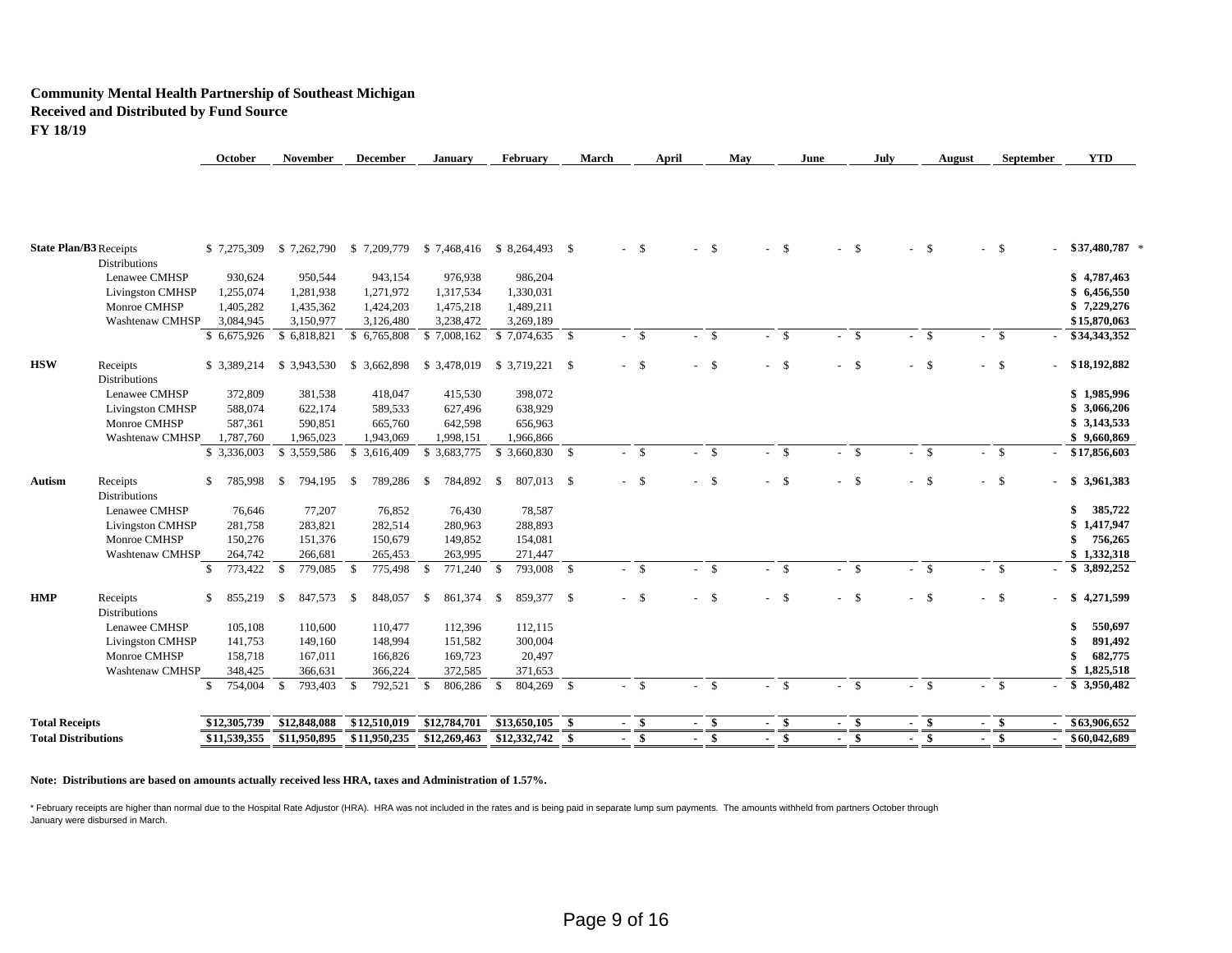# **CMHPSM Investment Summary as of February 28, 2019**

| <b>Asset Strategy</b><br><b>US</b> Fixed Income<br>Savings<br>Savings<br>Savings | <b>Description</b><br>UNITED STATES TREASURY NOTE DUE 04/30/19<br><b>CHASE - PA2 SAVINGS</b><br><b>CHASE - OPERATIONS SAVINGS</b><br>CHASE - RISK RESERVE SAVINGS<br>Total Investments at 02/28/19 |                           | <b>Value</b><br>994,082.03<br>7,216,725.76<br>1,018,469.67<br>130,321.88<br>9,359,599.34<br>-S | $S\&P$<br><b>Est. Annual Income</b><br>Rating<br>2,500 A1<br>12,000 NONE<br>1,100 NONE<br>100 NONE<br>15,700 |
|----------------------------------------------------------------------------------|----------------------------------------------------------------------------------------------------------------------------------------------------------------------------------------------------|---------------------------|------------------------------------------------------------------------------------------------|--------------------------------------------------------------------------------------------------------------|
|                                                                                  |                                                                                                                                                                                                    | <b>CMHPSM</b>             |                                                                                                |                                                                                                              |
|                                                                                  |                                                                                                                                                                                                    | <b>Investment Summary</b> |                                                                                                |                                                                                                              |
|                                                                                  |                                                                                                                                                                                                    |                           |                                                                                                | <b>Asset Strategy</b>                                                                                        |
|                                                                                  |                                                                                                                                                                                                    |                           |                                                                                                | · Savings · US Fixed Income                                                                                  |
|                                                                                  |                                                                                                                                                                                                    |                           |                                                                                                |                                                                                                              |
|                                                                                  |                                                                                                                                                                                                    |                           |                                                                                                |                                                                                                              |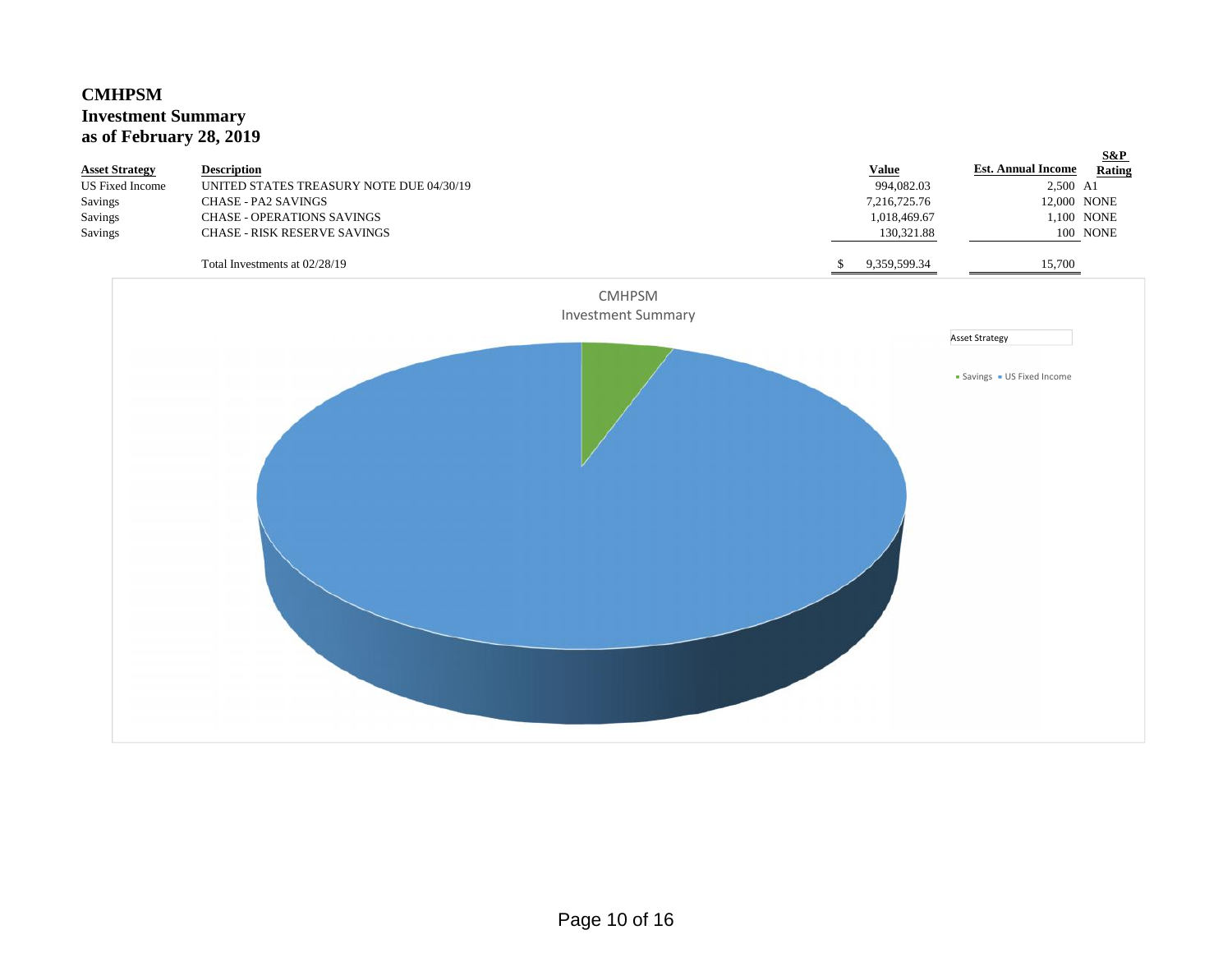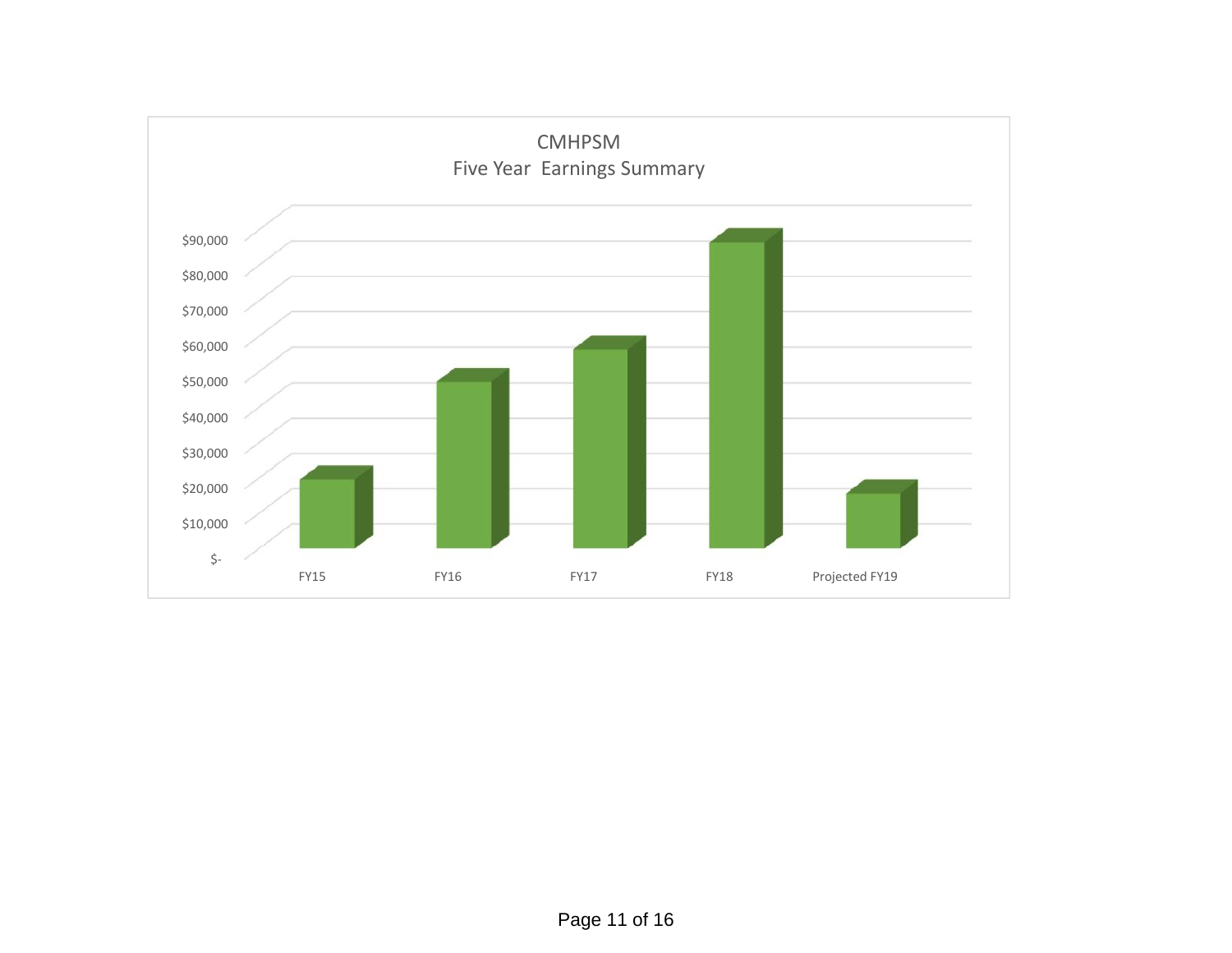Attachment #3 – April 2019



# Regional Board Information – FY2019 Direct Care Wage Passthrough

Board Meeting Date: April 4, 2019

Action Requested: Review

Background:

The CMHPSM received a directive from MDHHS that our MDHHS/PIHP contract would be amended to include funding to increase direct care wages. This statewide increase of \$0.25/per hour for direct care aide level worker wages was required to be implemented on April 1, 2019. MDHHS notified the PIHP/CMHSP system on March 15, 2019 that rates were being revised to reflect the funding approved by the Michigan Legislature in Public Act 618 of 2018. The PIHP has worked with the regional CMHSPs to operationalize this requirement as expediently as possible. Service providers contracted to our Region that provide the services identified as direct care wage passthrough eligible will have their fee-schedules increased by \$0.28 /per hour.

Connection to PIHP/MDHHS Contract, Regional Strategic Plan or Shared Governance Model:

The CMHPSM contract with MDHHS was amended to include revised (increased) capitation payment rates reflecting the estimated revenue required to cover the direct care wage passthrough.

The CMHPSM will continue to pass through all additional revenue received at the PIHP to the CMHSPs per the funding allocation methodology previously approved for Medicaid and Healthy Michigan Plan revenue.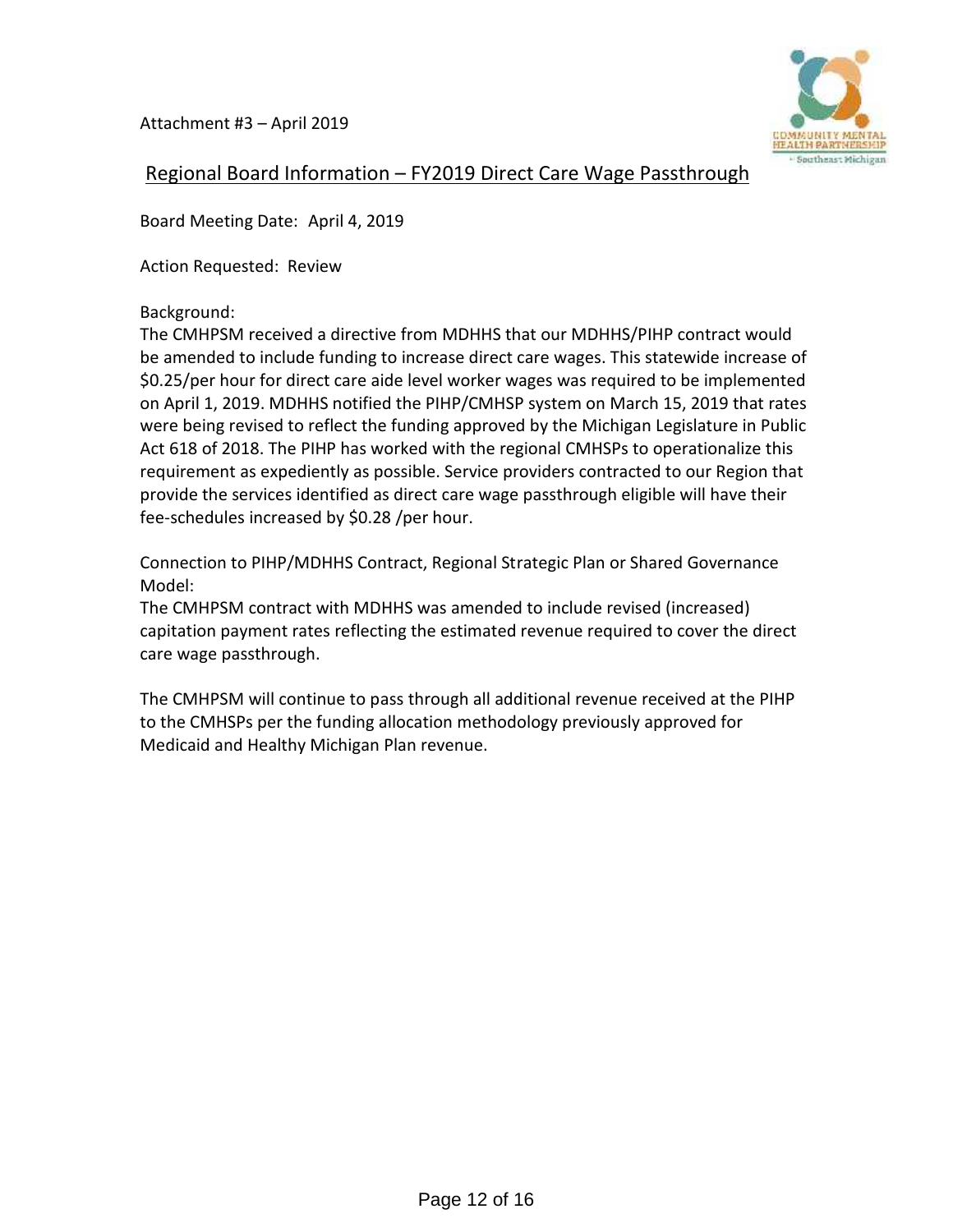

# Regional Board Information – Vendor Contracts

Board Meeting Date: April 10, 2019

**FOR INFORMATION: PA2 funding already approved by CMHPSM Oversight Policy Board for these agreements.**

| <b>Organization - Background</b>                                                                                                                                                                                                                   | <b>Term</b>               | <b>Funding</b><br><b>Amount</b> | <b>Funding Source</b> | <b>Agreement</b><br><b>Type</b> |
|----------------------------------------------------------------------------------------------------------------------------------------------------------------------------------------------------------------------------------------------------|---------------------------|---------------------------------|-----------------------|---------------------------------|
| Passion of Mind $-$ 1.0 FTE Peer recovery<br>coach at Opioid Replacement Therapy clinic.<br>The peer must be trained and hold a CCAR<br>certificate, MCBAP peer certification or<br>MDHHS certified recovery coach credential.                     | $4/1/2019$ -<br>9/30/2019 | \$18,963 DNE                    | Monroe PA2            | Contract<br>Amendment           |
| Ann Arbor Treatment Clinic - 1.0 FTE Peer<br>recovery coach at Opioid Replacement<br>Therapy clinic. The peer must be trained and<br>hold a CCAR certificate, MCBAP peer<br>certification or MDHHS certified recovery<br>coach credential.         | $4/1/2019$ -<br>9/30/2019 | \$18,963 DNE                    | <b>Washtenaw PA2</b>  | Contract<br>Amendment           |
| Therapeutics (Washtenaw Location) $-1.0$<br>FTE Peer recovery coach at Opioid<br>Replacement Therapy clinic. The peer must<br>be trained and hold a CCAR certificate,<br>MCBAP peer certification or MDHHS<br>certified recovery coach credential. | $4/1/2019$ -<br>9/30/2019 | \$18,963 DNE                    | <b>Washtenaw PA2</b>  | Contract<br>Amendment           |
| Therapeutics (Wixom Location) $-1.0$ FTE<br>Peer recovery coach at Opioid Replacement<br>Therapy clinic. The peer must be trained and<br>hold a CCAR certificate, MCBAP peer<br>certification or MDHHS certified recovery<br>coach credential.     | $4/1/2019$ -<br>9/30/2019 | \$18,963 DNE                    | Livingston PA2        | Contract<br>Amendment           |
| Victory Clinic - 1.0 FTE Peer recovery coach<br>at Opioid Replacement Therapy clinic. The<br>peer must be trained and hold a CCAR<br>certificate, MCBAP peer certification or<br>MDHHS certified recovery coach credential.                        | $4/1/2019 -$<br>9/30/2019 | \$18,963 DNE                    | Lenawee PA2           | Contract<br>Amendment           |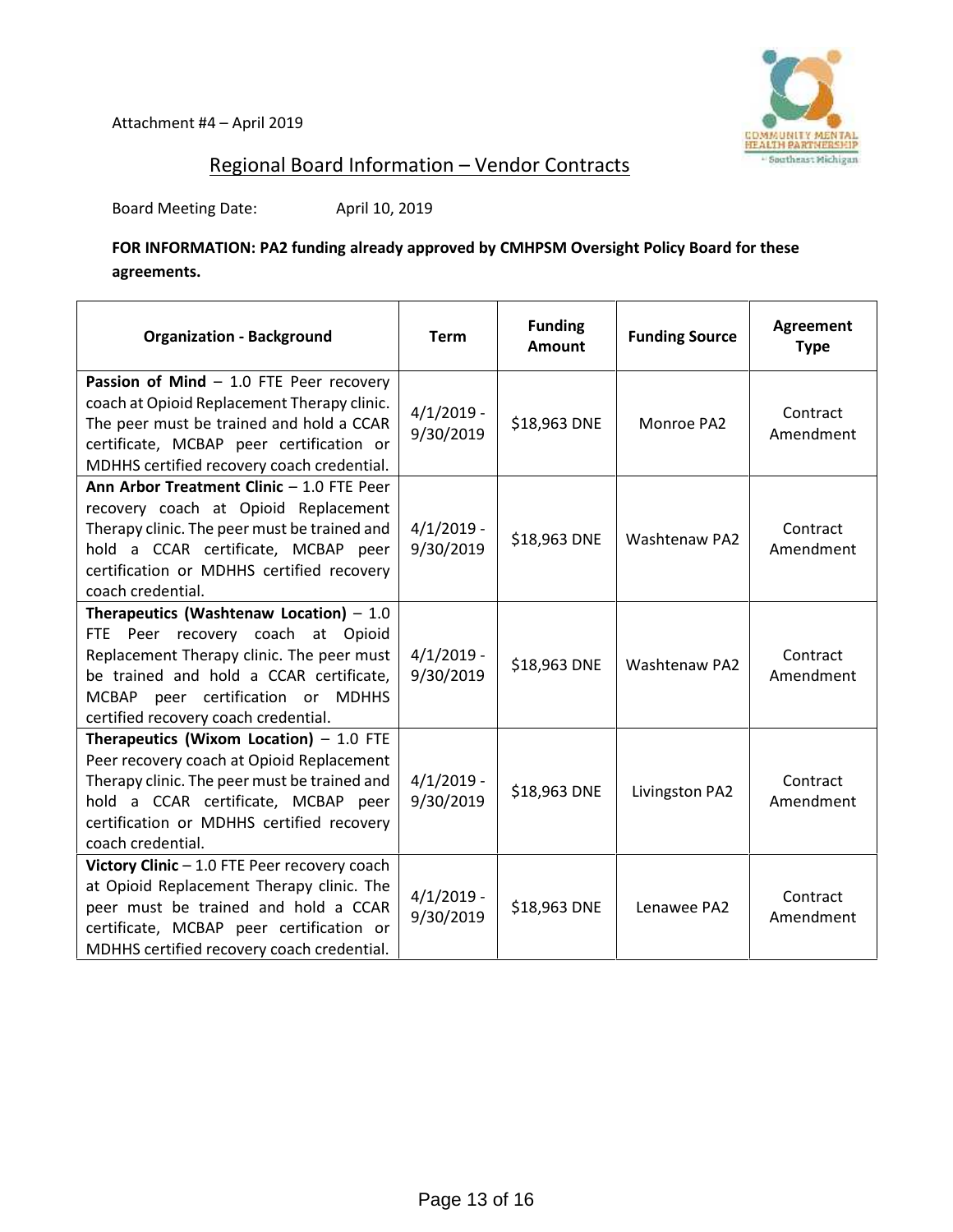# **LENAWEE-LIVINGSTON-MONROE-WASHTENAW OVERSIGHT POLICY BOARD March 28, 2019 meeting 705 N. Zeeb Road Ann Arbor, MI 48103**

- Members Present: Charles Coleman, Kim Comerzan, Amy Fullerton, William Green, Blake LaFuente, John Lapham, Dianne McCormick David Oblak, Dave O'Dell, Ralph Tillotson, Monique Uzelac
- Members Absent: Mark Cochran, Tom Waldecker

Guests:

- Staff Present: Stephannie Weary, Marci Scalera, Suzanne Stolz, Katie Postmus, Jane Goerge
- D. Oblak called the meeting to order at 9:33 a.m.
- 1. Introductions
- 2. Approval of the agenda

## **Motion by C. Coleman, supported by D. O'Dell, to approve the agenda Motion carried**

3. Approval of the February 28, 2019 OPB minutes

**Motion by W. Green, supported by C. Coleman, to approve the February 28, 2019 OPB minutes Motion carried**

- 4. Audience Participation l None
- 5. Old Business
	- a. Finance Report
		- S. Stolz presented. Discussion followed.

## 6. New Business

- a. Funding for Peer Services at MAT Providers
	- The program is designed to expand peer services. Funding would cover 1 FTE peer for the 5 methadone clinics in the region.
	- At minimum peers will have to have CCAR training, and they would also be sent to MARS training.
	- OPB expressed interest in having all the peers get together periodically for group learning, such as for a 1-day seminar, retreat, etc.
	- M. Scalera will find out how many active peers there are working in the region and will find a champion to facilitate a regional meeting.

## **Motion by K. Comerzan, supported by B. LaFuente, to approve funding opportunity for peer services at designated MAT clinics**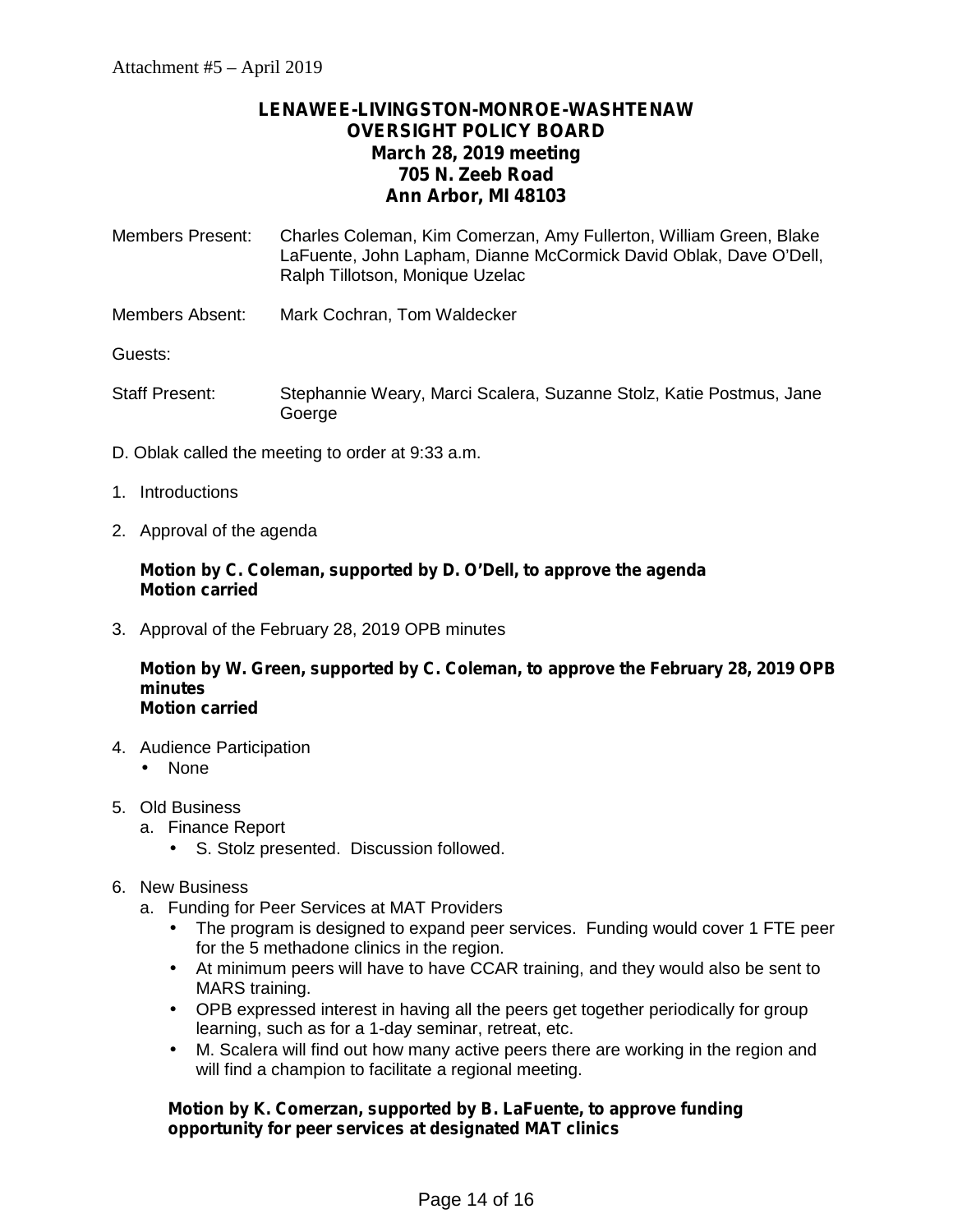# **Motion carried**

b. Policy Review

# **Communicable Disease Policy**

- Updates reflect changes in state language and are required.
- K. Comerzan would like to see Hep A, and possibly B, included in the policy statement.
- Standard definitions missing.
- ) OPB requested that M. Scalera bring back a clean copy for voting next month.

## **Outpatient Treatment and Recovery Continuum of Services**

Updates reflect changes in state language and are required.

## **Motion by K. Comerzan, supported by D. McCormack, to accept the updated Outpatient Treatment and Recovery Continuum of Services policy as written Motion carried**

- 7. Report from Regional Board
	- C. Coleman reported that the Regional Board had a closed session to review the results of the recent CEO evaluation.
- 8. SUD Director Updates
	- There will be a compliance site visit audit in July, on the regular OPB meeting day, for which the Patrick Barrie Room will be needed.

### **Motion by K. Comerzan, supported by D. O'Dell, to cancel the July 25, 2019 OPB meeting Motion carried**

- M. Scalera provided an update on planning efforts for her position, based on her June retirement.
- **SOR Supplemental**
	- o M. Scalera is going to request for expanded budgets in all of the programs.
	- $\circ$  D. McCormack inquired about the availability of any of these grant dollars available for epidemiology capacity at the public health level.
	- $\circ$  Per M. Scalera, these grant dollars are not currently available for that use. But there have been opportunities to use PA2 dollars to do epidemiologic studies. M. Scalera proposed possibly commissioning a study possibly related to opiate epidemic.
	- o D. McCormack would like to see a real-time effort, rather than reviewing what has already happened.
	- o M. Scalera will follow up with state to see if there are any current funds that can be redirected to an epidemiologic effort.
	- The STR grant ends April 30, 2019.
- There is a lot of activity around the state around the GAIN tool. The region may need to hire a trainer, which would be a temporary position, just until enough people are sufficiently trained.
- Centralized access in Washtenaw? The PIHP has brought Washtenaw CMH and the 2 core providers together to discuss flow of services. There is no current plan to centralize.